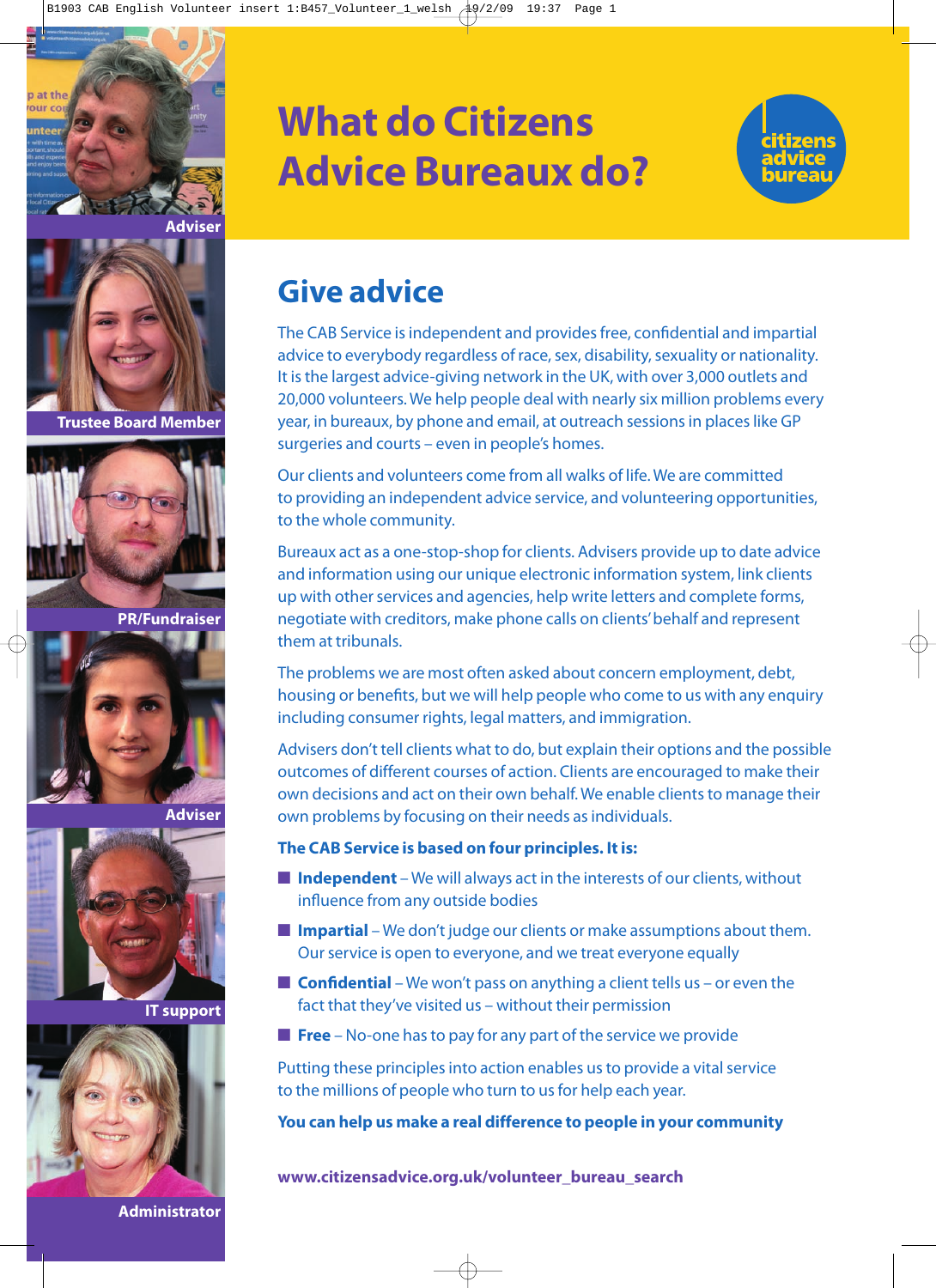



**Adviser**



**IT support**



**Trustee Board Member** in a bha an t-ainm



**Campaigner**



**Administrator**

## **What do Citizens Advice Bureaux do?**



### **Campaign for changes in policies and services**

Citizens Advice Bureaux make a record of every enquiry brought to them. This adds up to a huge wealth of information about the problems people experience. We work proactively to prevent similar problems happening to others.

### **National campaigning**

We use this evidence to highlight the effects that policies have on real people in the real world, and to suggest where improvements can be made to the policies and services of national and local government and businesses. We aim to stop problems at their source, using the direct experience of the communities that bureaux serve.

Each bureau sends information about the problems brought to them (but not about their clients) to the national Citizens Advice organisation. Evidence is collated to help social policy officers identify national trends. The CAB can then present evidence to policy makers by writing reports and submissions and participating in consultations to improve policies.

### **Local/regional campaigning**

With local or regional issues, bureaux may act individually or join forces with other bureaux and outside agencies, using their client evidence to lobby MPs, Assembly Members (AMs), councillors, local authorities and others, as well as presenting their findings in the media.

### **Turning evidence into action**

The CAB Service is respected for its impartiality and independent analysis, and is listened to at all levels of government. Councillors, MPs, AMs and Ministers all consult the CAB Service on a wide range of issues. This enables us to effectively campaign for social justice and get laws and policies changed for the better.

#### **We have recently campaigned on issues as diverse as**

- Maternity and parental rights Charges for health care
- Support for asylum seekers School uniform costs
- 
- 
- 
- Disability discrimination Improving financial literacy

#### **You can help us make life better for everyone**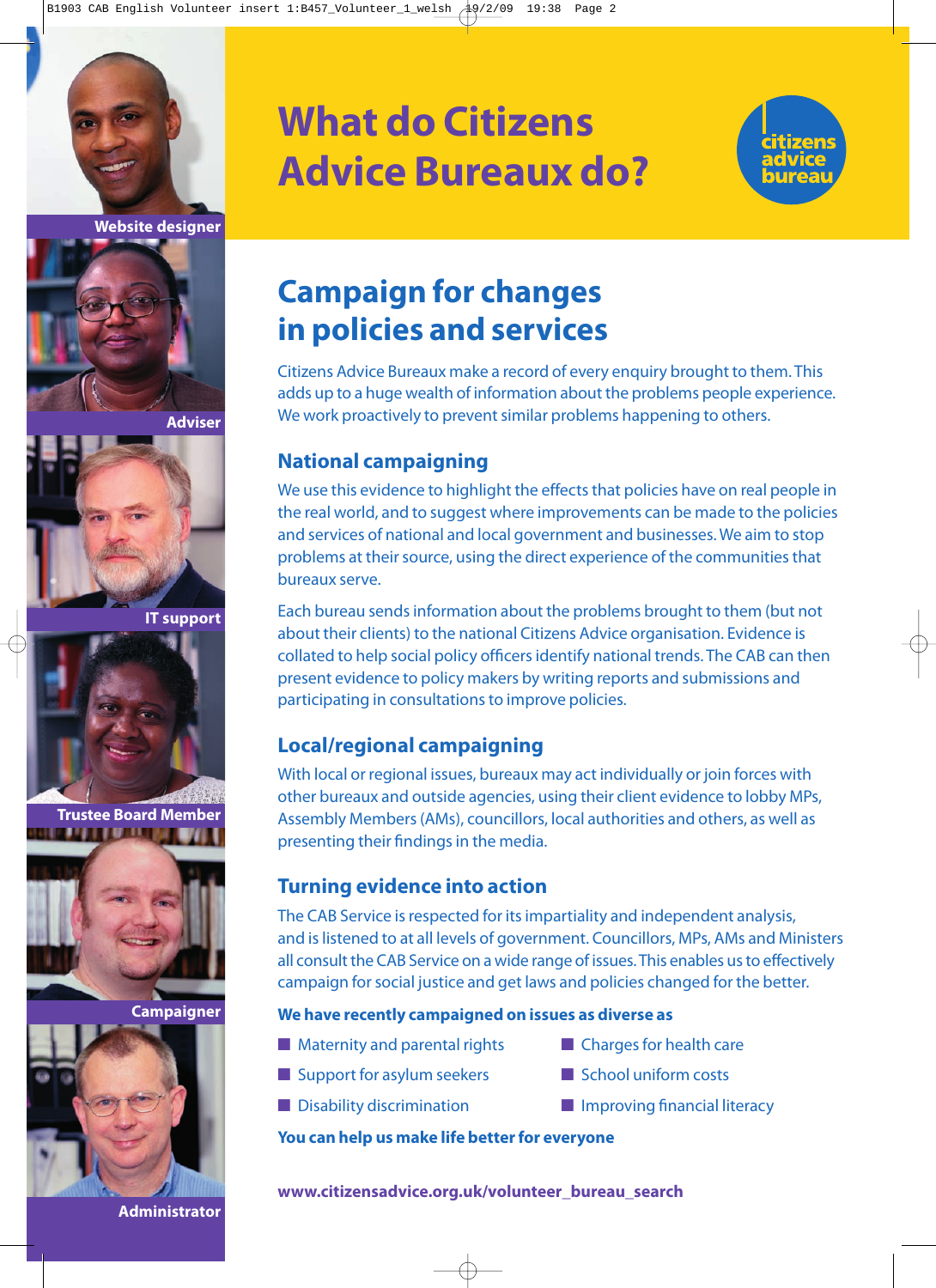

## **What do our volunteers do?**



### **Advisers**

#### **Being an adviser is a very varied role. As an adviser you will:**

- Interview clients at drop-in sessions and appointments in the bureau, over the phone and at outreach sessions
- Give information from the CAB electronic information system and other sources
- Give advice in explaining the choices and consequences the client faces
- Give practical help by writing letters, making phonecalls, completing forms, doing calculations and even representing clients at tribunals
- Refer clients to other agencies if they are better placed to help
- Keep records of all clients' cases
- Prevent future problems by identifying issues that affect a lot of clients

#### **You don't need any particular qualifications or experience to train as an adviser. All sorts of people are CAB advisers. You need to:**

- Be good at listening
- Be able to work in a team
- Be able to read and write English, and do basic maths
- Be open–minded and non-judgemental
- Enjoy helping people

### **Support every step of the way**

Advisers don't need to know it all! We provide all trainee advisers with a comprehensive accredited training programme that will give you the skills you need to deliver a high quality service to clients. Our up-to-the-minute electronic information system contains most of the information you will need when advising clients.

You won't be left alone after you are trained. There will always be a more experienced adviser, who will give you support, advice and guidance. All advisers are insured by CAB in case mistakes are made.

Once you have qualified as a Generalist Adviser, you will have the opportunity to develop further skills and increase the depth and breadth of your knowledge.

**www.citizensadvice.org.uk/volunteer\_bureau\_search**

**Trustee Board Member**



**PR/Fundraiser**



**Adviser**



**IT support**



**Administrator**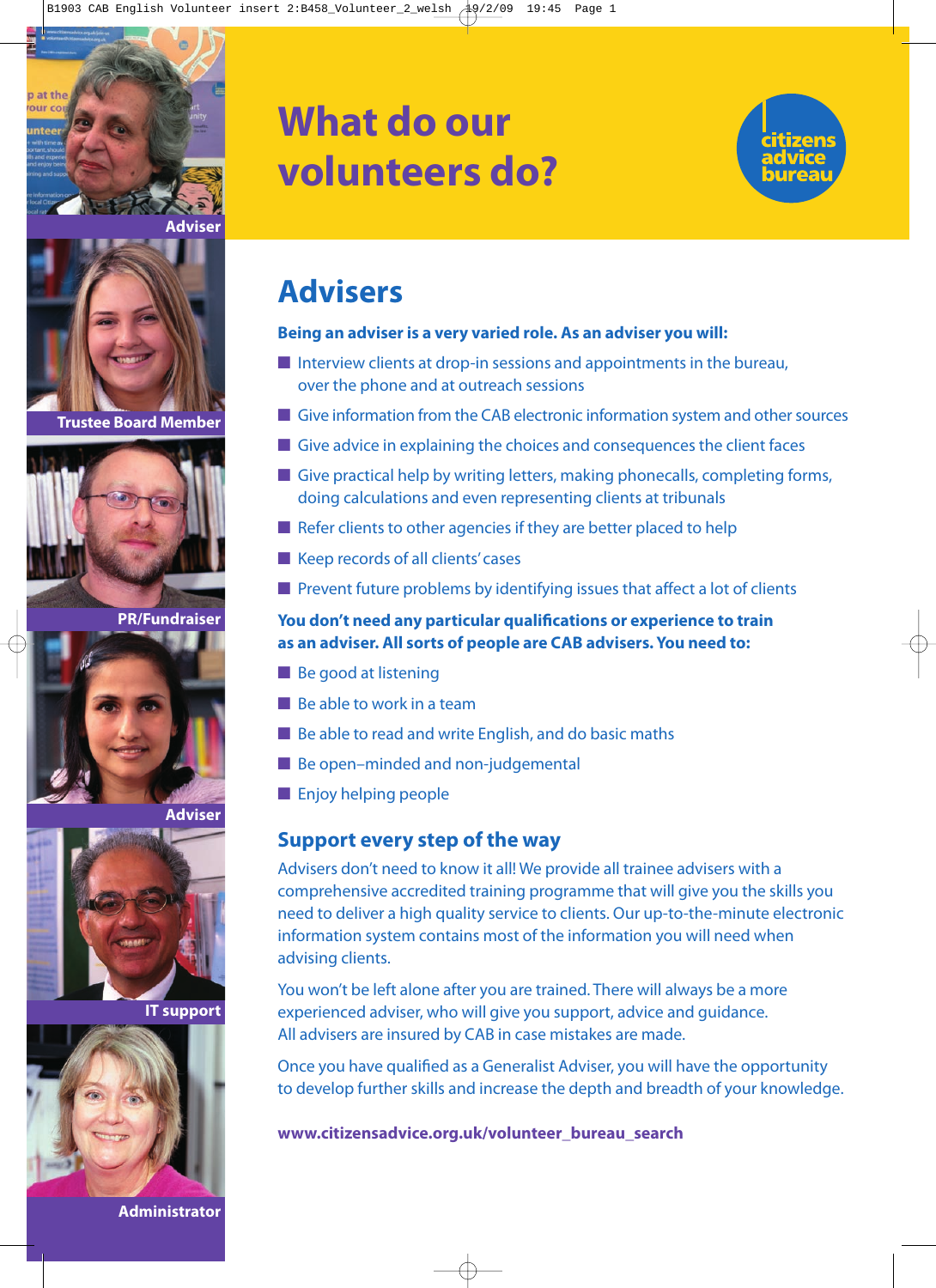



**Adviser**



**IT support**



**Trustee Board Member INTERNATIONAL CONTINUES** 



**Campaigner**



**Administrator**

# **What do our volunteers do?**



### **Administrators**

Administrators ensure that bureau systems run smoothly. Good support is essential for the running of any organisation, and CAB is no different. There are many different administrative roles – we can match your skills and time available to the bureau's needs. Tasks may include:

- Using spread sheets, databases and word processing packages
- Maintaining and developing administrative systems
- Stock control of leaflets and materials and updating information
- Helping to arrange events
- Receiving and sending faxes, mail, email and telephone calls
- Taking notes and minutes at meetings

### **Receptionists**

Receptionists are the public face of the CAB. They are the main link between the public and the bureau. This role would suit people who are methodical, organised and patient. As a receptionist, you would:

- Greet clients and make them feel comfortable
- Arrange appointments and answer phonecalls
- Provide information on the CAB Service to clients
- Manage the waiting room
- Keep records

### **IT support co-ordinators**

The CAB Service is increasingly taking advantage of developments in IT. As an IT support volunteer you may be involved in a variety of areas, depending on your skills and the time you have available, for example:

- Supporting and training users in day-to-day use of IT systems
- Troubleshooting hardware and software problems
- Maintaining and developing networks
- Designing spreadsheets, databases and websites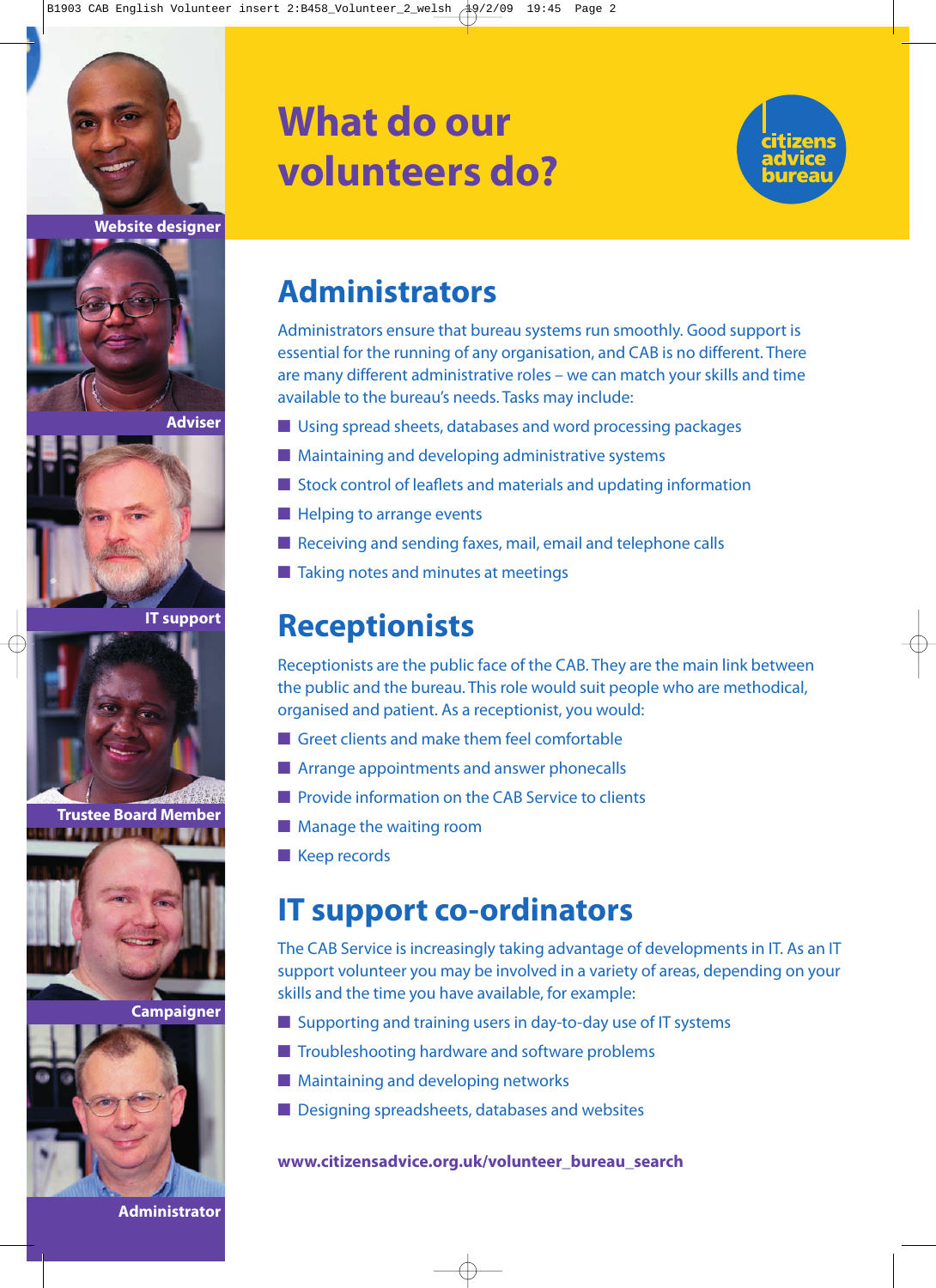



**Trustee Board Member**



**PR/Fundraiser**



**Adviser**



**IT support**



**Administrator**

# **What do our volunteers do?**



### **Trustee Board Members**

All Citizens Advice Bureaux are independent charities, governed by their own board of trustees, who are ultimately responsible for the quality and range of the service. Day-to-day control is delegated to the bureau manager, but Trustees:

- $\blacksquare$  Set the overall direction and support the development of the bureau
- Ensure the bureau meets the needs of the local community and the Citizens Advice membership standards
- Employ CAB staff and control bureau finances
- Earn and retain the respect of important and influential people and organisations in the community, including funding bodies
- Ensure the bureau complies with relevant laws

Bureaux trustee boards need people from all sections of the community with a wide range of different skills, experience and perspectives. Trustee boards tend to meet in the evenings, making this a flexible role, which trustees often fit around a full-time job. A full induction into the trustee board's role and responsibilities will be provided.

### **Campaigners**

Campaigners, or Social Policy Co-ordinators, use information from problems brought to the bureau by clients to help bring about real change by influencing local and national policy. This is a flexible role, which can sometimes be partly carried out away from the bureau and outside their opening hours. It can involve:

- Completing and collating evidence forms that record information about the problems clients experience
- $\blacksquare$  Identifying and raising issues in the bureau and at meetings
- Training staff and volunteers in spotting particular issues and completing evidence forms
- Conducting research and writing reports on local issues
- Media campaigning and liaising with other bureaux and agencies to provide a voice for clients

Some bureaux also involve volunteers in other roles, such as press and PR, fundraising, volunteer recruitment and community liaison.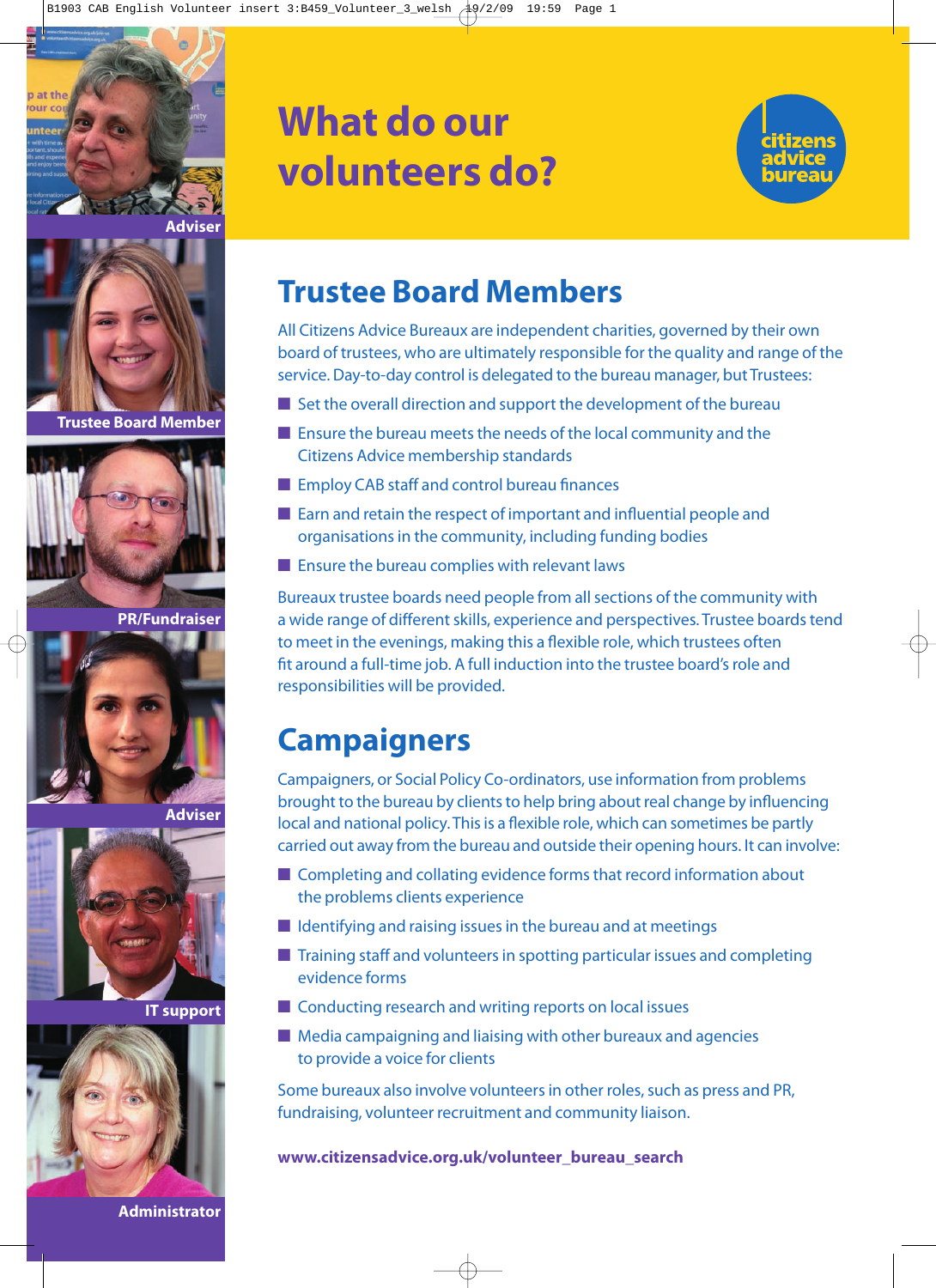

**Adviser**



**Trustee Board Member**



**PR/Fundraiser**



**Adviser**



**IT support**



#### **Administrator**

# **What do our volunteers do?**



### **Gateway assessment roles**

Citizens Advice's new gateway approach helps clients to be quickly assessed and their issues progressed to the most appropriate next stage. That might be self-help information or an appointment with a specialist adviser. Gateway interviews can be carried out face-to-face or by telephone. The following new roles help to support this approach.

### **Reception:**

The gateway approach extends the reception role and depending on the resources in the bureau the role may be undertaken by one or more people. The role is an integral part of the session team, with the advice session supervisor actively supporting and keeping you informed about the session.

#### **As a reception worker you will:**

- Greet clients and other visitors
- Ensure clients know what is happening and how long they have to wait
- Explain the services available
- Point out and hand out leaflets, lists and self-help materials
- Monitor client numbers and waiting times
- Maintain the reception area
- Enter information into computer systems

#### **Specific qualifications and experience are not required to take on the reception role. You need to:**

- Have a good manner when talking to people
- Have basic computing skills
- An understanding of, and commitment to, confidentiality
- Be friendly and approachable

### **Information Assistants**

Information Assistants play a key role in enabling clients to find the information that they need and/or to use the different facilities, kiosks, online PCs, benefits calculators, direct-dial phones and so on, that are available.

#### **As an Information Assistant you will:**

- Actively promote the use of kiosks/PCs
- Support clients using kiosks or PCs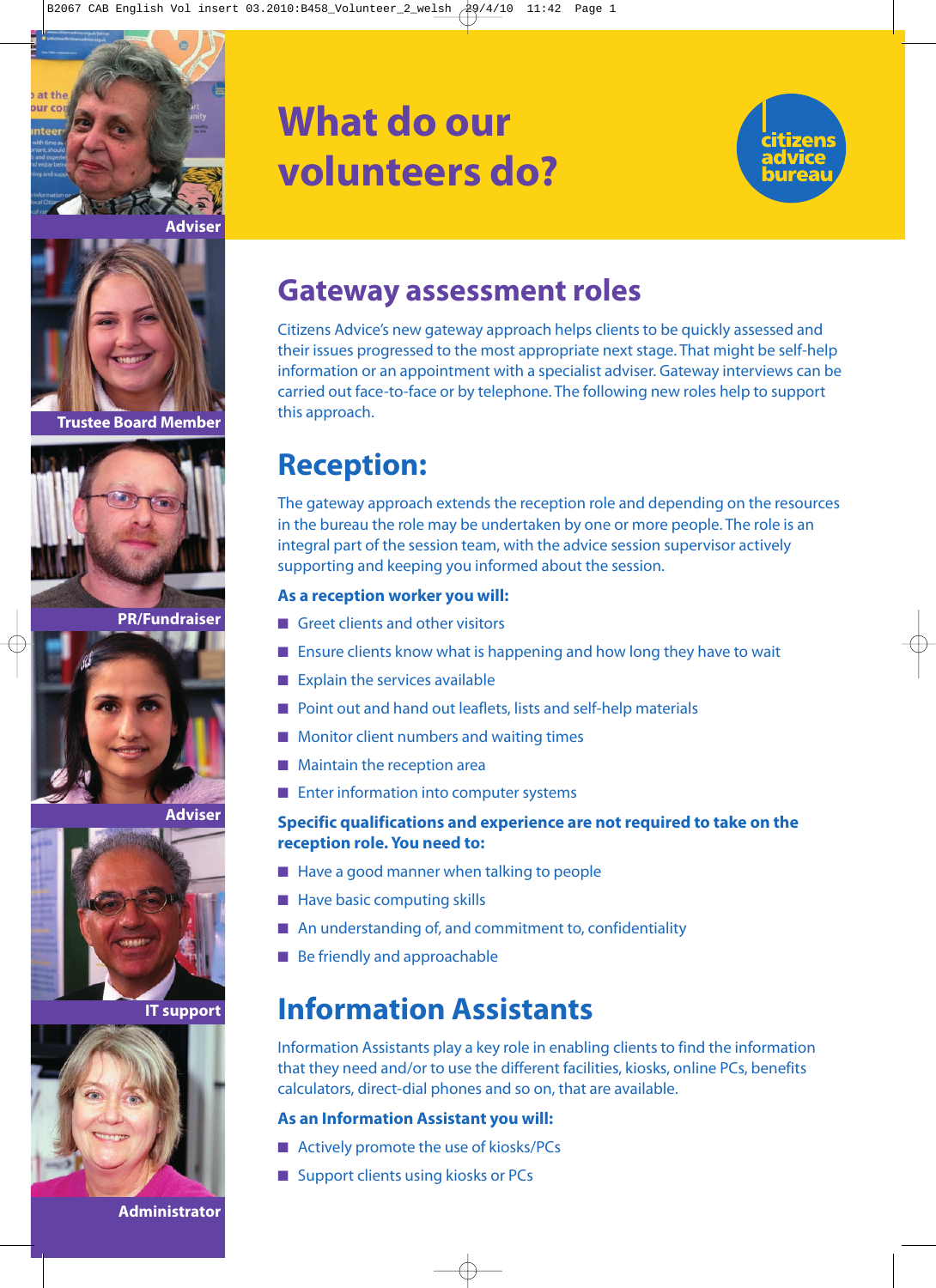

**Website designer**



**Adviser**



**IT support**



**Trustee Board Member THE R. P. LEWIS CO., LANSING.** 



**Campaigner**



**Administrator**

# **What do our volunteers do?**



- Help identify the correct leaflet, self-help resource or service provider
- Identify where a gateway assessment may be required
- Record client numbers and issues

#### **Specific qualifications and experience are not required to take on the role. You need to:**

- Have a good manner when talking to people
- Have basic computing and good literacy skills
- Be friendly and approachable

### **Gateway Assessors**

#### **This is a dynamic and focused role. As a Gateway Assessor you will:**

- Greet clients and explain the gateway assessment process
- Explore the client's problem(s) and situation
- Assess the risk/urgency of the client's issue and their ability to deal with the problem themselves
- Identify the next step that needs to be taken
- Summarise the content of the interview for the client and explain what happens next
- Ensure clients know they can return if necessary
- Update the database, completing the gateway assessment screens

#### **Specific qualifications or experience are not required to train to be a Gateway Assessor. Citizens Advice has a wide range of assessors. You need to:**

- Be good at listening
- Have a good manner when talking to people
- Have basic computing skills
- Be open minded and non-judgemental
- Enjoy helping people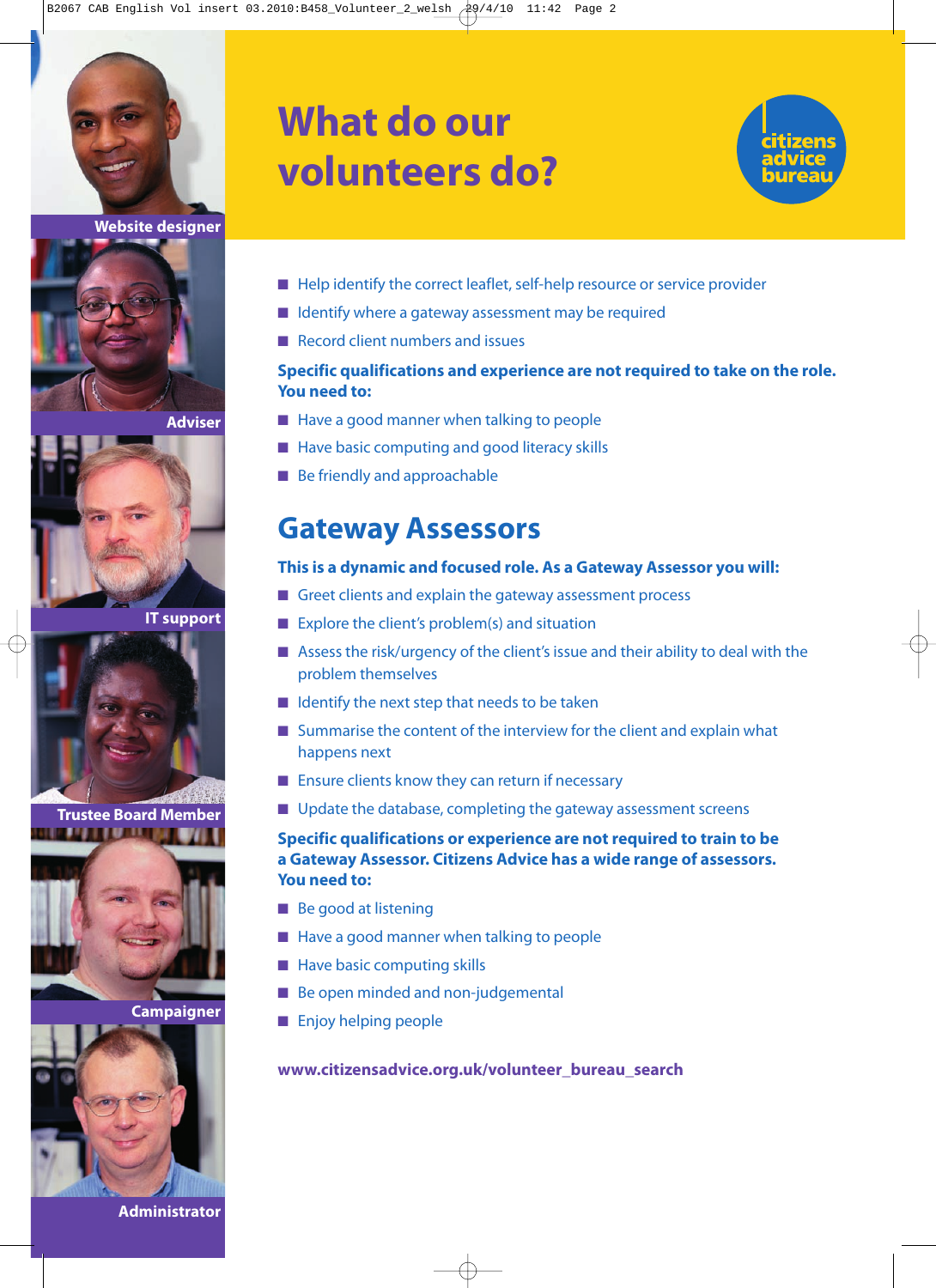



**Adviser**



**IT support**



**Trustee Board Member THE PLAN IS NOT THE REAL PRO** 



**Campaigner**

**Administrator**



## **What do our volunteers say?**



**"Every session is different. You can actually make a difference for people, and you are valued for who you are."**

Angela, High Wycombe CAB

**"It's a vital service run for and by people of all ages."** Stephen, Rugeley CAB

**"The other volunteers are very friendly, and we work as a team helping each other."** Anita, Farnborough CAB

**"It's great being able to help people in so many different ways, being able to learn from and appreciate what others are experiencing, and there's a real co-operative spirit in the bureau."**

Michael, Tonbridge CAB

**"I get a real feeling of satisfaction from making a difference, especially for people less able to stand up for their rights."** Sheila, Stretford CAB

**"I get a sense of being involved – I like being part of the bureau activities and keeping up with issues. I feel proud of the CAB and being part of it – and we have a laugh too."**

Karin, Oxford CAB

**"I have increased confidence, much more knowledge, lots of new friends and respect from my children."**

Margaret, Havering CAB

**"The training was extremely thorough. The support is fantastic from everyone in the bureau. I find being an adviser rewarding, stimulating, at times humbling, and very enjoyable."** Barbara, Rhyl CAB

**"I've become more aware of what my rights are and got to meet some great people. It helps you to better yourself and it helps on your CV to get a job and further your career."** Shabana, Manchester CAB Telephone Advice Line

**"My confidence has definitely increased, and I've gained about a thousand new skills with as many again still to learn."** Denise, Bedworth & District CAB

**"I wish I'd started 30 years ago! I've learned new skills, including computing. Volunteering with CAB keeps you involved with the real world."**

Sheila, Witney & District CAB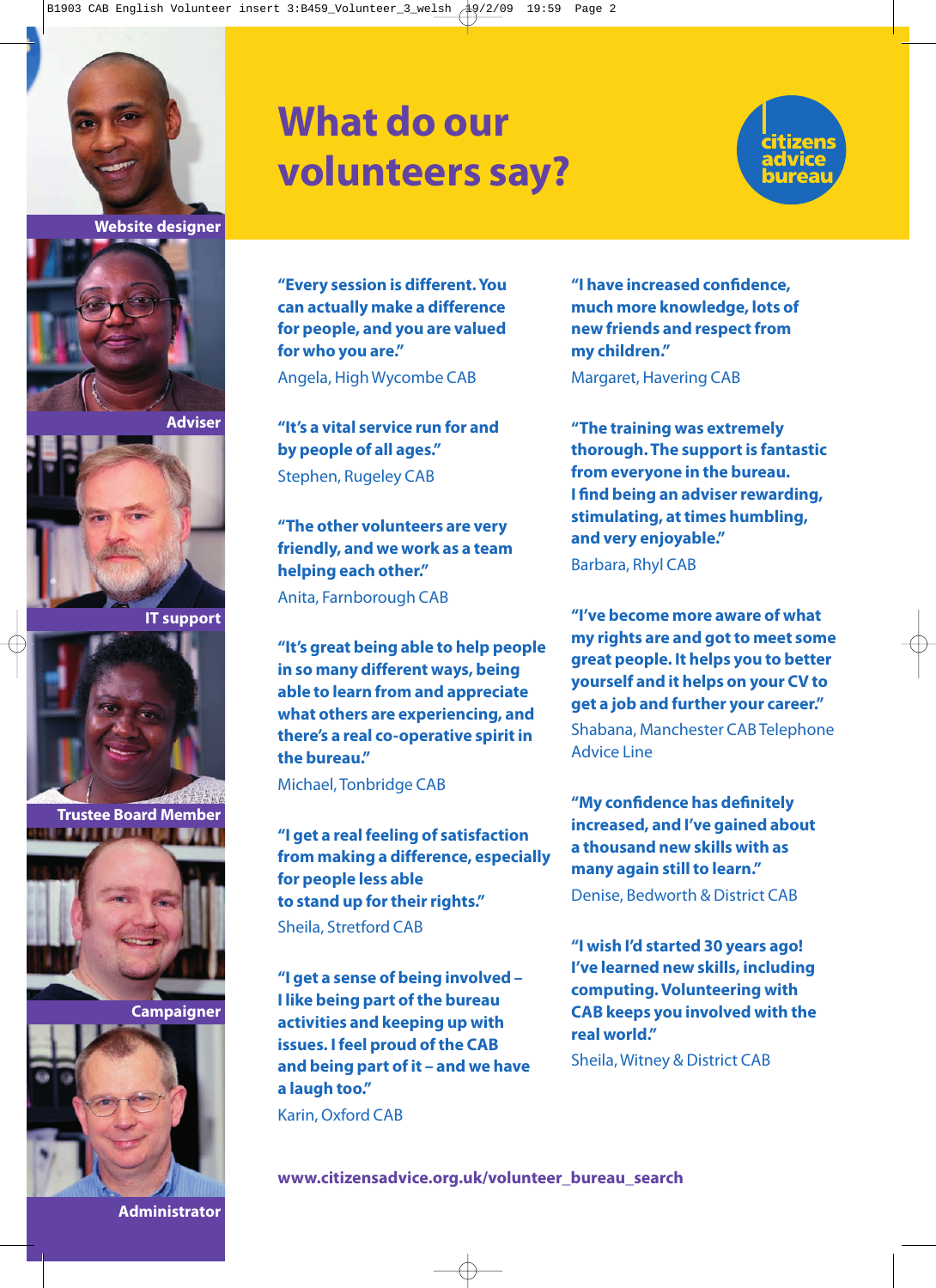

## **Why volunteer for us?**



All sorts of people volunteer for many different reasons, but one thing that unites them all is that they find it challenging, rewarding and varied.

#### **Volunteering provides an opportunity to learn new skills and to develop existing ones:**

- CAB Adviser training is respected and valued throughout the advice sector and can be accredited by the Open College Network.
- Each role will enable you to develop specific expertise. For example, you might improve your IT and organisational skills as an administrator, or learn how to deal with the media and develop research skills as a campaigner.
- In any role, you will develop your skills in a number of valuable areas, like communication and dealing with the public, as well as increasing your self-confidence through practical hands-on experience.
- $\blacksquare$  There are opportunities for everyone to develop you never stop learning!

It's also a chance to put the skills and experience you have to good use helping others. We need people of all ages and backgrounds.

For many people, the best thing about volunteering for the CAB is getting to meet a wide range of people and make new friends. There is a real team spirit at CAB, and we provide a supportive environment to make sure that you get the most out of your time with us.

Some roles are more flexible than others. We'll do our best to find a role for you that fits in with your interests, and we'll be as flexible as possible in enabling you to volunteer at the times that suit you best.

You may find that the CAB deals with issues close to your heart. For example, more people from black and minority ethnic communities cited the CAB as their first port of call when seeking advice on discrimination than any other agency (Commission for Racial Equality survey, 1999), and in 2001/02 we ran a major anti-racism campaign.

Above all, it's a chance to make a real difference. By volunteering for CAB you'll be playing an active part in improving the lives of millions of people and influencing the development of national and local policies and services.

And you won't be out of pocket – CAB will cover any travel costs incurred by volunteering. Some bureaux are also able to pay for other expenses, for example, child care costs.

**Is it time you gave yourself a new challenge?**

**www.citizensadvice.org.uk/volunteer\_bureau\_search**

**Trustee Board Member**



**PR/Fundraiser**



**Adviser**



**IT support**



**Administrator**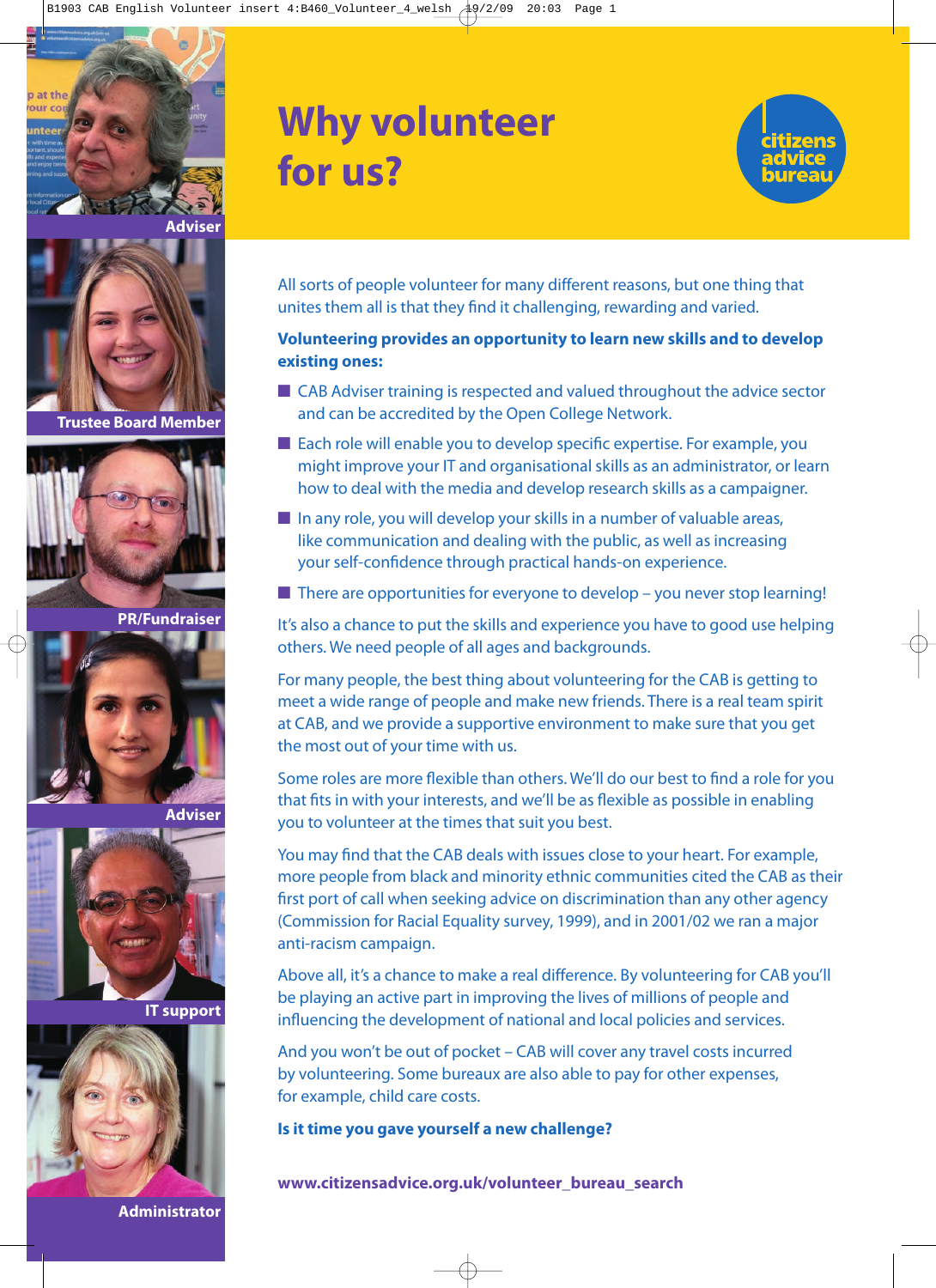



**Adviser**



**IT support**



**Trustee Board Member** <u>in an Indian I</u>



**Campaigner**



## **What should I do next?**



**We hope that what you've read so far has answered some of your questions about volunteering with CAB – and of course that you're still interested in joining us!**

- If you want to know more, please call your local bureau see your local phone book or **www.adviceguide.org.uk**. They will be happy to answer any questions, and may be able to arrange an informal visit to the bureau for a chat and to tell you more about volunteering opportunities available there. The roles available vary from bureau to bureau. They'll be able to tell you when they need volunteers, and hopefully find a role that both meets their needs and fits in with your interests and the times you're available.
- You should then fill in the enclosed application form and send it to the bureau. The bureau will contact you and invite you for an interview, which will give you both the opportunity to decide whether the role you've chosen is right for you.
- If you are successful after interview you will receive a full induction at the bureau where you will be based.

Thanks for your interest in volunteering with CAB, and for taking the time to read this information. We look forward to welcoming you to the CAB Service.

**CAB is committed to equal opportunities for everyone. We actively welcome volunteers of all ages from a wide range of different backgrounds. We have national staff and volunteer support groups for black and disabled people, women, lesbians, gay men and bisexuals.**

Citizens Advice Bureaux need volunteers from all communities.

সিটিজেনস অ্যাডভাইস ব্যুরোর সমস্ত কমিউনিটি থেকে ভলান্টিয়াব বা স্বেচ্ছাসেবক দবকাব।

Les centres d'information sur les droits des citoyens ont besoin de bénévoles venant de toutes les communautés.

ਸਿਟੀਜ਼ਨਜ਼ ਐਡਵਾਈਸ ਬਿਊਰੋ ਨੂੰ ਸਭ ਕਮਿਊਨਿਟੀਆਂ ਵਿਚੋਂ ਵੌਲੰਟੀਅਰਜ਼ ਦੀ ਜ਼ਰੂਰਤ ਹੈ।

Mae angen gwirfoddolwyr o bob cymuned ar Cyngor ar Bopeth.

مكتب إر شاد المو اطنين (سيتيز ينز أدفايس بير و ) بحاجة إلى متطوعين من جميع الجاليات.

市民諮詢局需要來自所 有社區的志願工作人員。

सिटिजेन्स एडवाइस ब्यूरो को हर समुदाय से स्वयंसेवकों की आवश्यकता है ।

El Citizen's Advice Bureau (Servicio de Asesoramiento al Ciudadano) necesita voluntarios de todos los colectivos.

سٹیزن ایڈوا ئیز بپور و کو تما م کہکیو نٹیز سے رضا کا روں کی ضرور ت ہے۔

**www.citizensadvice.org.uk/volunteer\_bureau\_search**

**Administrator**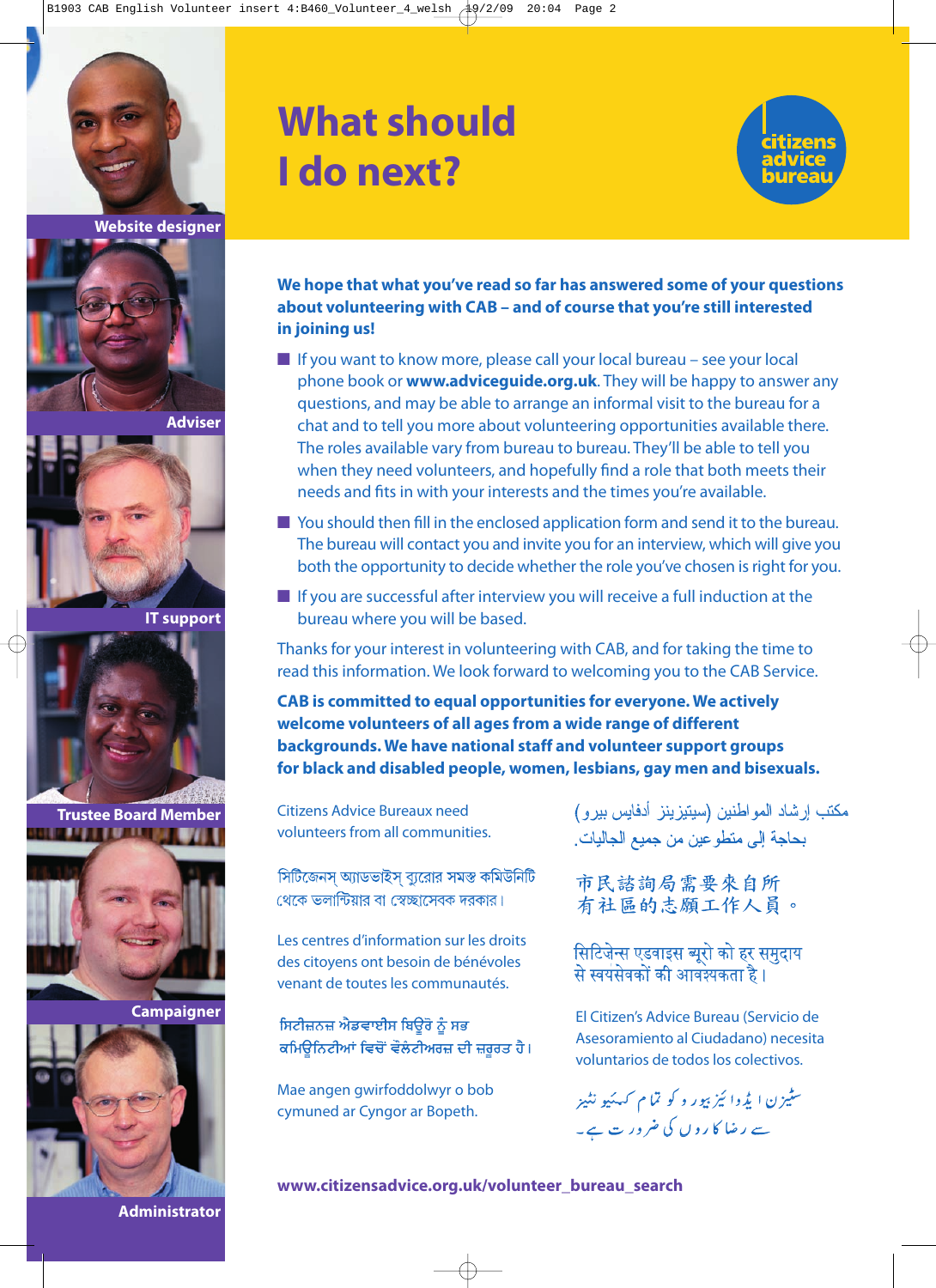



**Trustee Board Member**



**PR/Fundraiser**



**Adviser**



**IT support**



**Administrator**

# **Volunteering with a disability**



Within the Citizens Advice Bureau network, equal opportunity in volunteering means offering access and equivalent treatment to our volunteers across the whole range of our voluntary recruitment practices. Our aim is to enable all our volunteers to make their distinctive contributions to the benefit of the people who use our service. The Citizens Advice service is determined to develop a working culture that is fair and inclusive.

We regularly review the effect of our volunteer recruitment practices to make sure that they accord with our equality and diversity policy. We encourage our volunteers and staff to welcome diversity, to respect the individuality of each person and value their contributions.

### **Our commitment to you**

The Citizens Advice service is committed to providing a supportive and inclusive culture for our volunteers. We recognise the positive value of diversity, promote equality and fairness, and challenge discrimination. Volunteers contribute significantly to the diversity of our service and can expect to be treated fairly, with dignity and respect and without discrimination. We are committed to developing a working environment that will enable disabled people to gain the appropriate skills and become a valued volunteer within the service.

### **What you can expect**

The Citizens Advice service practices and promotes the equality of opportunity in volunteer recruitment and training. We have committed to and continuously strive to meet the additional needs of disabled staff, arising directly or indirectly because of their volunteer work. Citizens Advice Bureaux work hard to create an open and welcoming volunteering environment that values and respects your individuality.